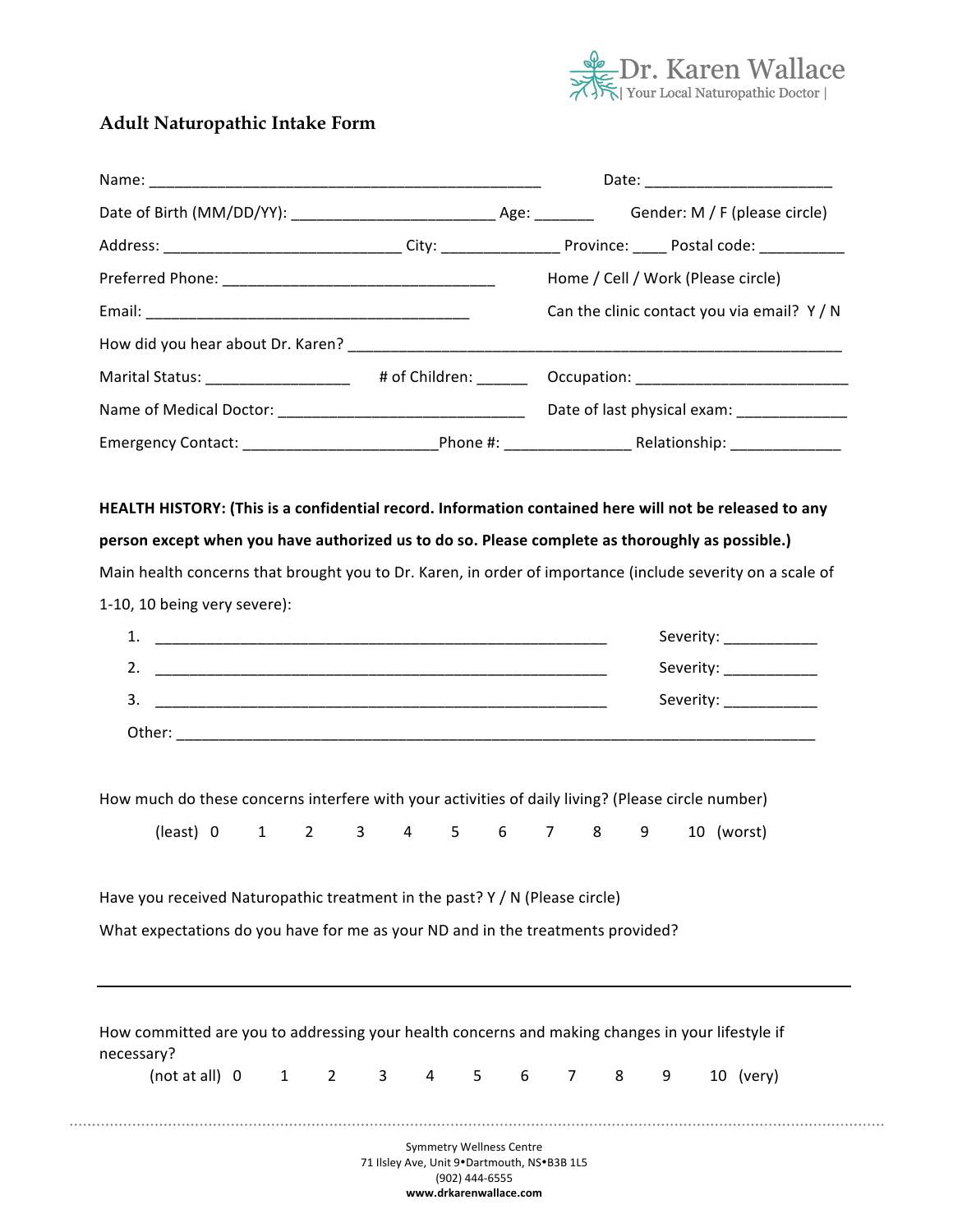## List of all **medications** you are currently taking:

| Name | <b>Dosage</b> | Date started | Reason |
|------|---------------|--------------|--------|
|      |               |              |        |
|      |               |              |        |
|      |               |              |        |
|      |               |              |        |

Other: \_\_\_\_\_\_\_\_\_\_\_\_\_\_\_\_\_\_\_\_\_\_\_\_\_\_\_\_\_\_\_\_\_\_\_\_\_\_\_\_\_\_\_\_\_\_\_\_\_\_\_\_\_\_\_\_\_\_\_\_\_\_\_\_\_\_\_\_\_\_\_\_\_\_\_\_\_\_\_\_

List all **supplements** you are currently taking, including the brand and dosage:

#### **Medical History**

Please indicate any serious medical conditions, illnesses, injuries, surgeries, &/or hospitalizations that you have had in the past:

\_\_\_\_\_\_\_\_\_\_\_\_\_\_\_\_\_\_\_\_\_\_\_\_\_\_\_\_\_\_\_\_\_\_\_\_\_\_\_\_\_\_\_\_\_\_\_\_\_\_\_\_\_\_\_\_\_\_\_\_\_\_\_\_\_\_\_\_\_\_\_\_\_\_\_\_\_\_\_\_\_\_\_\_\_\_\_ \_\_\_\_\_\_\_\_\_\_\_\_\_\_\_\_\_\_\_\_\_\_\_\_\_\_\_\_\_\_\_\_\_\_\_\_\_\_\_\_\_\_\_\_\_\_\_\_\_\_\_\_\_\_\_\_\_\_\_\_\_\_\_\_\_\_\_\_\_\_\_\_\_\_\_\_\_\_\_\_\_\_\_\_\_\_\_

\_\_\_\_\_\_\_\_\_\_\_\_\_\_\_\_\_\_\_\_\_\_\_\_\_\_\_\_\_\_\_\_\_\_\_\_\_\_\_\_\_\_\_\_\_\_\_\_\_\_\_\_\_\_\_\_\_\_\_\_\_\_\_\_\_\_\_\_\_\_\_\_\_\_\_\_\_\_\_\_\_\_\_\_\_\_\_

\_\_\_\_\_\_\_\_\_\_\_\_\_\_\_\_\_\_\_\_\_\_\_\_\_\_\_\_\_\_\_\_\_\_\_\_\_\_\_\_\_\_\_\_\_\_\_\_\_\_\_\_\_\_\_\_\_\_\_\_\_\_\_\_\_\_\_\_\_\_\_\_\_\_\_\_\_\_\_\_\_\_\_\_\_\_\_

\_\_\_\_\_\_\_\_\_\_\_\_\_\_\_\_\_\_\_\_\_\_\_\_\_\_\_\_\_\_\_\_\_\_\_\_\_\_\_\_\_\_\_\_\_\_\_\_\_\_\_\_\_\_\_\_\_\_\_\_\_\_\_\_\_\_\_\_\_\_\_\_\_\_\_\_\_\_\_\_\_\_\_\_\_\_\_

\_\_\_\_\_\_\_\_\_\_\_\_\_\_\_\_\_\_\_\_\_\_\_\_\_\_\_\_\_\_\_\_\_\_\_\_\_\_\_\_\_\_\_\_\_\_\_\_\_\_\_\_\_\_\_\_\_\_\_\_\_\_\_\_\_\_\_\_\_\_\_\_\_\_\_\_\_\_\_\_\_\_\_\_\_\_\_

\_\_\_\_\_\_\_\_\_\_\_\_\_\_\_\_\_\_\_\_\_\_\_\_\_\_\_\_\_\_\_\_\_\_\_\_\_\_\_\_\_\_\_\_\_\_\_\_\_\_\_\_\_\_\_\_\_\_\_\_\_\_\_\_\_\_\_\_\_\_\_\_\_\_\_\_\_\_\_\_\_\_\_\_\_\_\_

\_\_\_\_\_\_\_\_\_\_\_\_\_\_\_\_\_\_\_\_\_\_\_\_\_\_\_\_\_\_\_\_\_\_\_\_\_\_\_\_\_\_\_\_\_\_\_\_\_\_\_\_\_\_\_\_\_\_\_\_\_\_\_\_\_\_\_\_\_\_\_\_\_\_\_\_\_\_\_\_\_\_\_\_\_\_\_

Any major mental/emotional traumas (loss of a loved one, divorce, career change, miscarriage, major disease, etc):

Please list any allergies you may have (environmental, food, drugs, supplements):

### **INSURANCE INFORMATION**

Dr. Karen can direct bill several insurance companies for naturopathic services, however every plan is

unique. Please circle your primary insurance company.

| <b>Blue Cross</b> | Great West-Life                                                                                                                                                                                                               | Sun-Life | Green Shield | Manulife |
|-------------------|-------------------------------------------------------------------------------------------------------------------------------------------------------------------------------------------------------------------------------|----------|--------------|----------|
| Standard Life     | Industrial Alliance                                                                                                                                                                                                           | Johnson  | Other:       |          |
| Name of insured:  |                                                                                                                                                                                                                               |          |              |          |
|                   | Policy number: Note and the set of the set of the set of the set of the set of the set of the set of the set of the set of the set of the set of the set of the set of the set of the set of the set of the set of the set of |          |              |          |

Symmetry Wellness Centre 71 Ilsley Ave, Unit 9. Dartmouth, NS.B3B 1L5 (902) 444-6555 **www.drkarenwallace.com**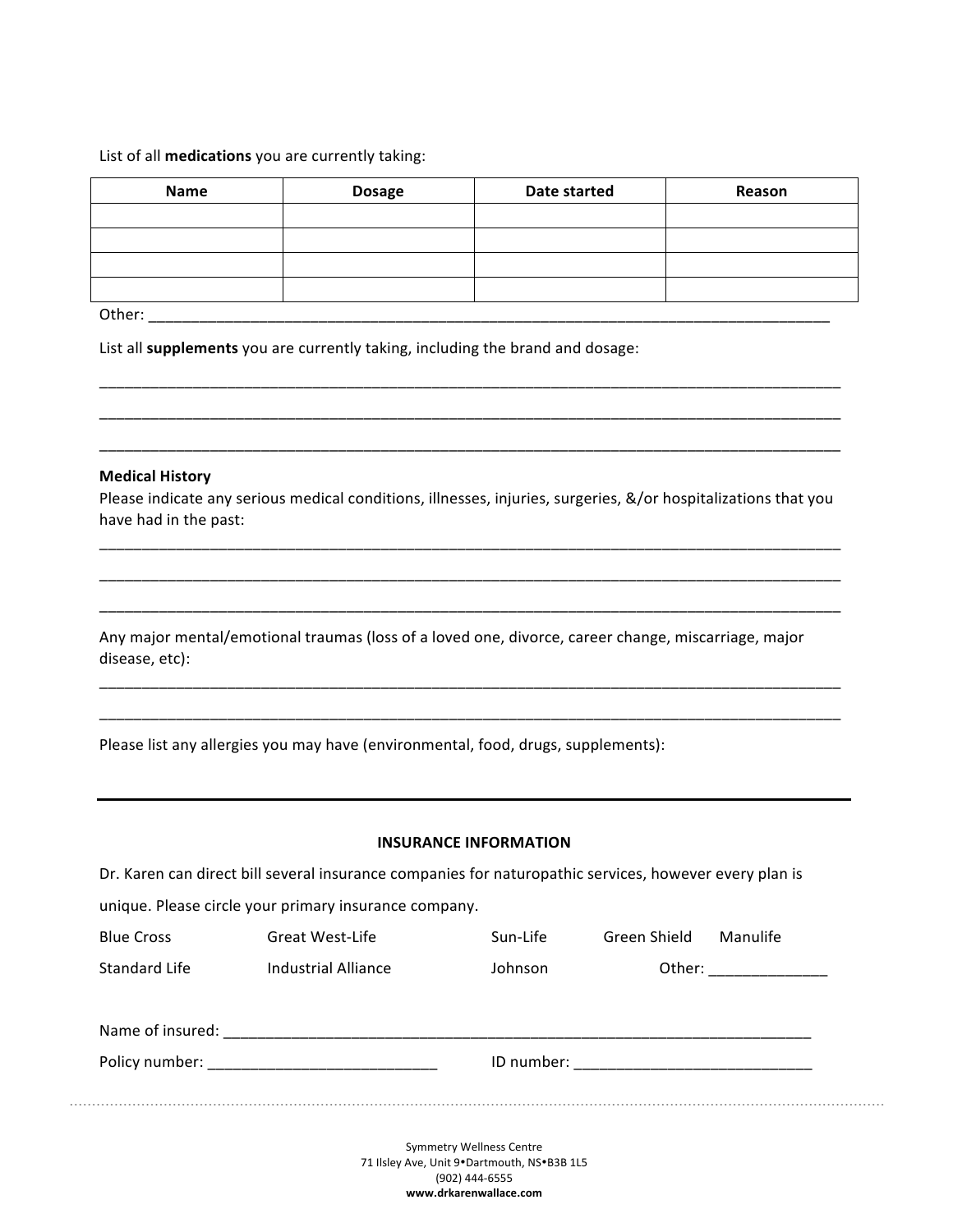# **NATUROPATHIC TREATMENT INFORMED CONSENT**

Dr. Karen utilizes the principles of naturopathic medicine to assist the body's natural ability to heal and improve quality of life. She will conduct a thorough case history, which may include a physical exam and laboratory testing.

As a patient, I have the right to be informed about my health condition(s) and recommended treatments. Dr. Karen Wallace will discuss the potential benefits, risks and hazards involved.

I recognize that even the gentlest therapies potentially have their complications in certain physiological conditions, in very young children, in pregnancy or in those on multiple medications. I acknowledge that the information I have provided is complete and inclusive of all health concerns, including risk of pregnancy, and all medications, including over the counter drugs, supplements and herbs.

I understand that medical records will be kept confidential and secure and will not be released without my personal consent or that of my representative, unless it is required by law. However, I understand that if being treated by multiple therapists in the clinic, I agree that my medical information and treatment plan can be discussed between therapists to ensure the best possible treatment.

To respect the time of Dr. Karen Wallace and all her patients, I acknowledge that a minimum of 24 **hours notice** is required to **cancel or change an appointment**. I understand that failure to provide adequate notice will result in a missed appointment fee of half the cost of the visit.

After signing this consent form, I understand I am free to withdraw consent at any time.

With this knowledge I give my written consent for naturopathic evaluation and treatment. I intend this as a consent form for the entire course of treatment including any future conditions for which I seek treatment. 

| <b>PRINTED NAME:</b> | <b>DATE</b>            |
|----------------------|------------------------|
|                      | ______________________ |
| `GNATURE.            |                        |

#### **CREDIT CARD AUTHORIZATION**

Considering our cancellation policy and in an attempt to streamline patient experience, credit card information will be taken and be used only if needed for missed appointments.

Credit card information will remain encrypted in our system and a copy of this authorization will be attached to your chart. No hard copies of this form will remain in our office. If you do miss an appointment, which I am sure you won't of course ;), and you choose not to pay by automatic transaction your payment, of 50% of the visit, is expected within the week.

I sincerely appreciate your cooperation. If you have any questions please let me know.

| Card Type: Visa | Mastercard |
|-----------------|------------|
|                 |            |

Name: \_\_\_\_\_\_\_\_\_\_\_\_\_\_\_\_\_\_\_\_\_\_\_\_\_\_\_\_\_\_\_\_\_\_

Card Number: \_\_\_\_\_\_\_\_\_\_\_\_\_\_\_\_\_\_\_\_\_\_\_\_\_\_\_\_\_ Expiry Date: \_\_\_\_\_\_\_\_\_\_\_

CSC Code (3 digits on back):  $\qquad \qquad \qquad \qquad$ 

Symmetry Wellness Centre 71 Ilsley Ave, Unit 9•Dartmouth, NS•B3B 1L5 (902) 444-6555 **www.drkarenwallace.com**